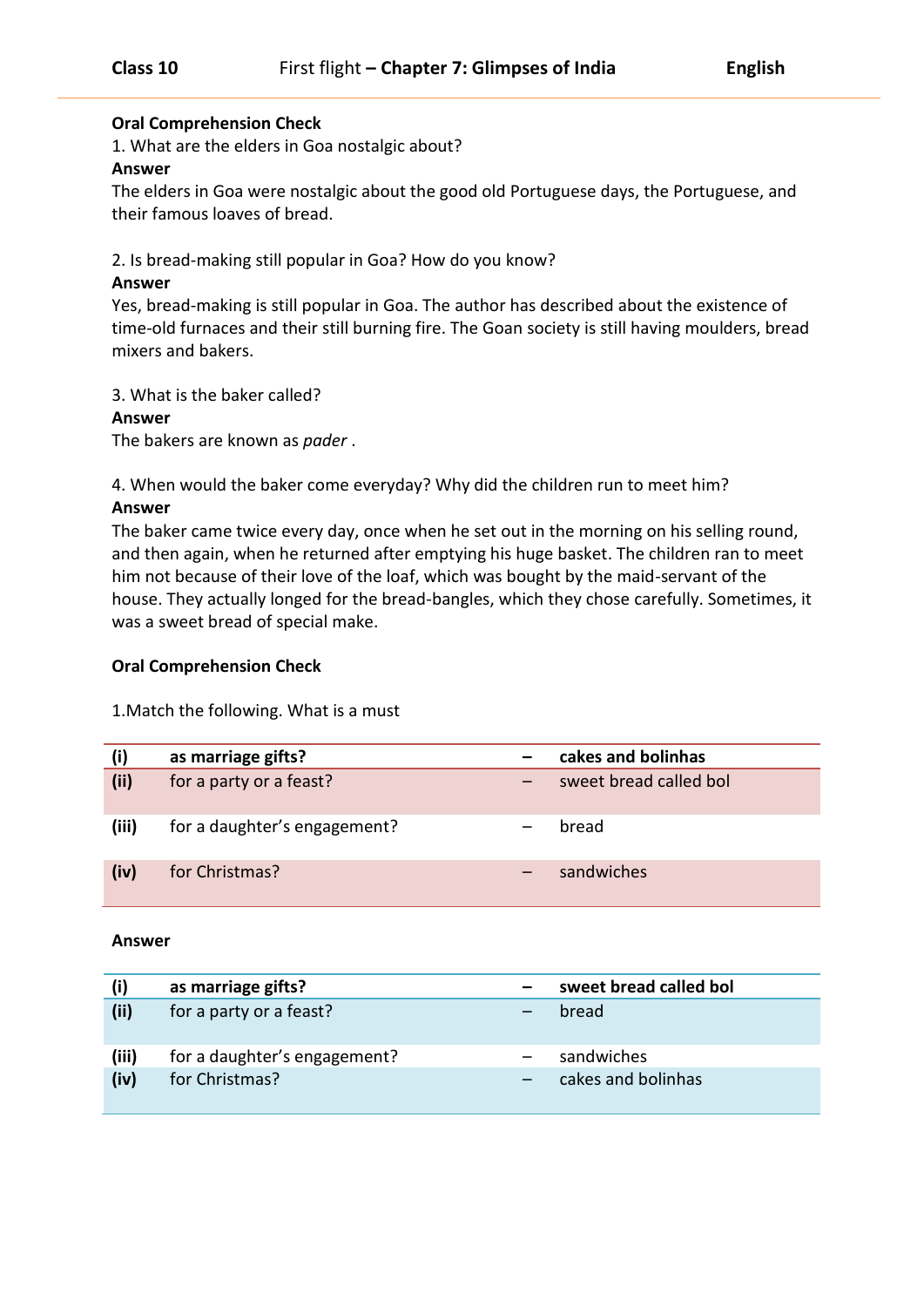2. What did the bakers wear: (i) in the Portuguese days? (ii) when the author was young? **Answer**

(i) In the Portuguese days, the bakers had a peculiar dress known as the *kabai*. It was a single-piece long frock reaching down to the knees.

(ii) When the author was young, he saw the bakers wearing a shirt and trousers, which were shorter than full-length ones and longer than half pants.

3. Who invites the comment − "he is dressed like a *pader*"? Why?

# **Answer**

Anyone who wears a half-pant which reaches just below the knees invites the comment that "he is dressed like a *pader*". This was so because the bakers were known as *pader* and they wore such half pants.

4. Where were the monthly accounts of the baker recorded?

# **Answer**

The monthly accounts of the baker were recorded on some wall in pencil.

5. What does a 'jackfruit-like appearance' mean?

# **Answer**

A 'jackfruit-like appearance' means a plump physique. Such a physique was linked to the bakers because they never starved. Baking was a profitable profession. The baker, his family, and his servants always looked happy and prosperous and had a 'jackfruit-like appearance'.

1.Which of these statements are correct?

(i) The pader was an important person in the village in old times.

(ii) Paders still exist in Goan villages.

(iii) The paders went away with the Portuguese.

(iv) The paders continue to wear a single-piece long frock.

(v) Bread and cakes were an integral part of Goan life in the old days.

(vi) Traditional bread-baking is still a very profitable business.

(vii) Paders and their families starve in the present times.

# **Answer**

(i) Correct

(ii) Correct

(iii) Incorrect. The paders still exist in Goan villages.

(iv) Incorrect. The paders wear shirts, and trousers that are shorter than full-length ones and longer than half pants.

(v) Incorrect. Bread and cakes are still an integral part of Goan life.

(vi) Correct

(vii)Incorrect. Baking is still a very profitable business in Goa.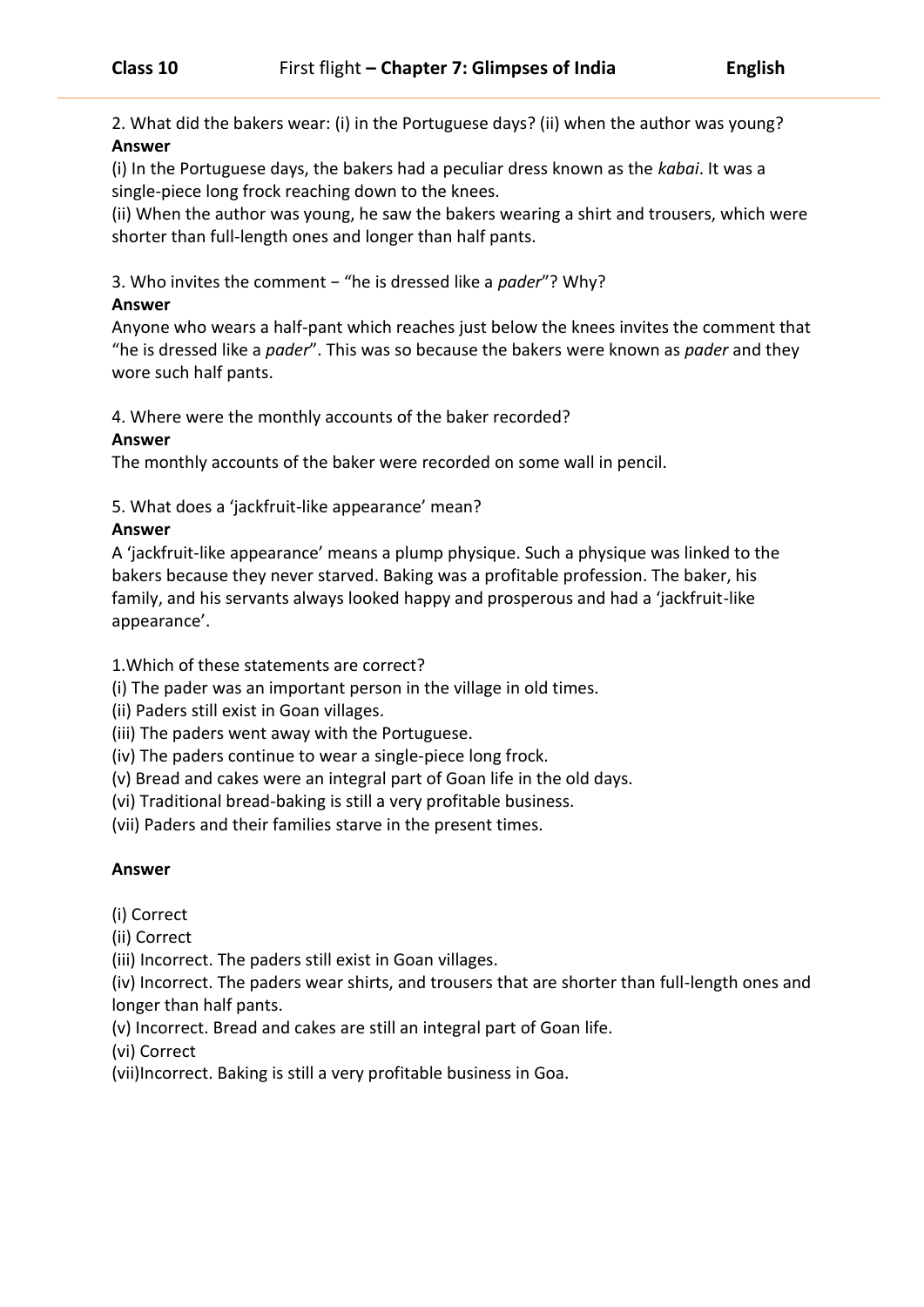2. Is bread an important part of Goan life? How do you know this?

# **Answer**

Bread is an important part of Goan life. Marriage gifts are meaningless without the sweet bread known as the bol. For a party, bread is a must, while for Christmas, cakes and bolinhas are a must. Sandwiches must be prepared by the lady of the house on her daughter's engagement. The author says that everybody loves the fragrance of loaves. The elders were given loaves and the children were given bread-bangles, which they longed for. Also, the fact that bakery is a profitable profession shows that the love for bread is enormous in Goa.

3. Tick the right answer. What is the tone of the author when he says the following?

(i) The thud and the jingle of the traditional baker's bamboo can still be heard in some places. (nostalgic, hopeful, sad)

(ii) Maybe the father is not alive but the son still carries on the family profession. (nostalgic, hopeful, sad)

(iii) I still recall the typical fragrance of those loaves. (nostalgic, hopeful, naughty)

(iv) The tiger never brushed his teeth. Hot tea could wash and clean up everything so nicely, after all. (naughty, angry, funny)

(v) Cakes and bolinhas are a must for Christmas as well as other festivals. (sad, hopeful, matter-of-fact)

(vi) The baker and his family never starved. They always looked happy and prosperous. (matter-of-fact, hopeful, sad)

## **Answer**

- (i) Nostalgic (ii) Nostalgic
- (iii) Nostalgic
- 
- (iv) Funny
- (v) Matter-of-fact
- (vi) Matter-of-fact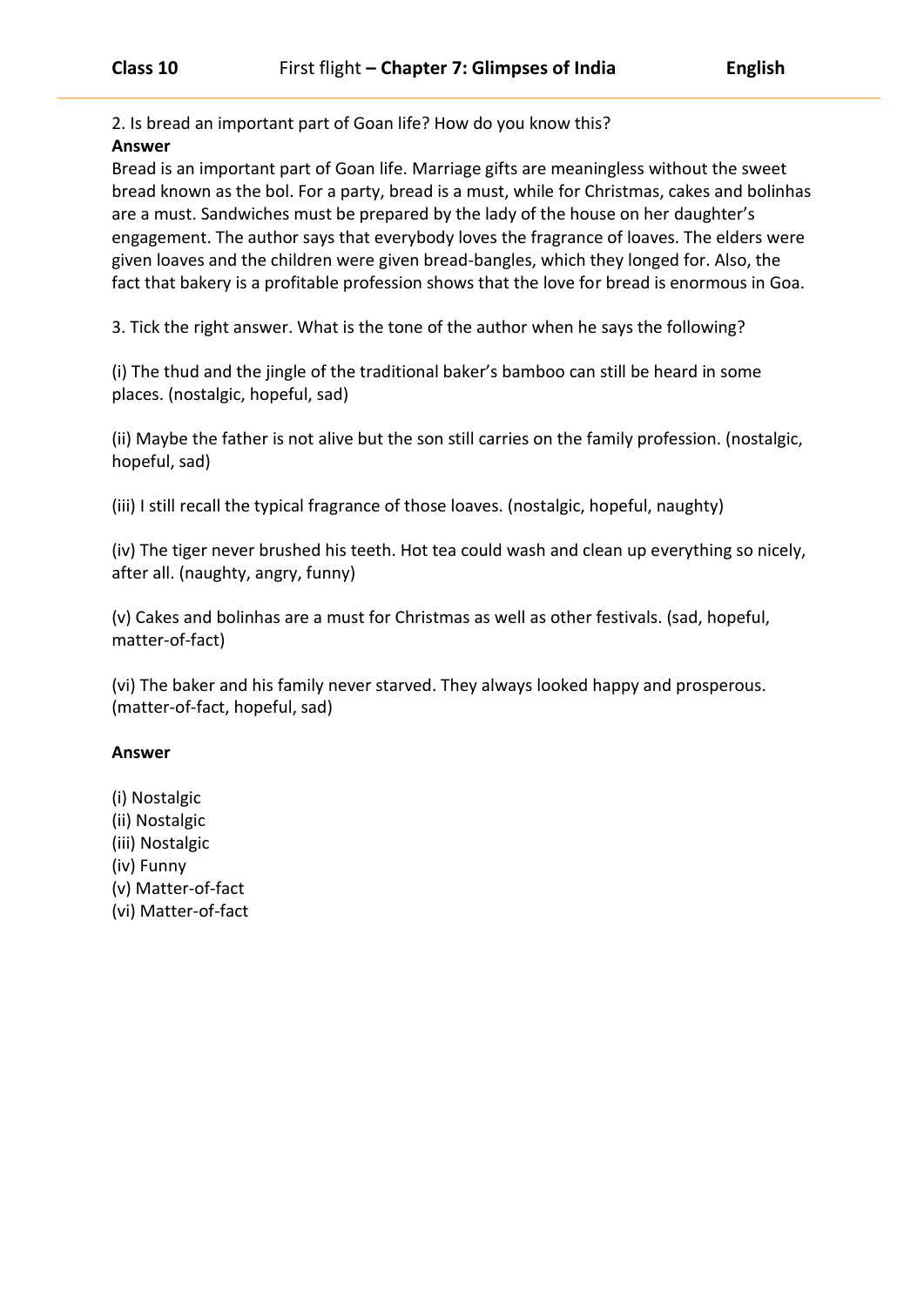**II. Croog**

# **Thinking about the Text**

1. Where is Coorg?

## **Answer**

Coorg is the smallest district of Karnataka, located midway between Mysore and Mangalore.

2. What is the story about the Kodavu people's descent?

## **Answer**

It is believed that Kodavu people are of Arabic origin. It is said that some of Alexander's armymen moved to south and settled there. Their costume, martial practices and marriage rituals also point to the fact that they are from Arabic origin.

- 3. What are some of the things you now know about
- (i) the people of Coorg?
- (ii) the main crop of Coorg?
- (iii) the sports it offers to tourists?
- (iv) the animals you are likely to see in Coorg?
- (v) its distance from Bangalore, and how to get there?

#### **Answer**

(i)The people of Coorg are fiercely independent. They are of Greek or Arabic descent. They have a tradition of hospitality. They enjoy recounting numerous tales of valour related to their sons and fathers. Kodavus are the only people in India permitted to carry firearms without a license. The author has described the people of Coorg as a proud race of martial men and beautiful women.

(ii) Coffee is the main crop of Coorg. The coffee estates stand tucked under tree canopies in prime corners.

(iii) The sports that Coorg offers to tourists are river rafting, canoeing, rappelling, rock climbing, mountain biking, and trekking.

(iv) The animals that one is likely to see in Coorg are birds, bees, butterflies, macaques, Malabar squirrels, langurs, loris, and wild elephants.

(v) The distance between Coorg and Bangalore is around 260 km. There are two routes to Coorg from Bangalore and both are of the same distance. The most frequented route is the one via Mysore. The other route is via Neelamangal, Kunigal, and Chanrayanapatna.

4. Here are six sentences with some words in italics. Find phrases from the text that have the same meaning. (Look in the paragraphs indicated)

(i) During monsoons it rains so heavily that tourists do not visit Coorg. (para 2)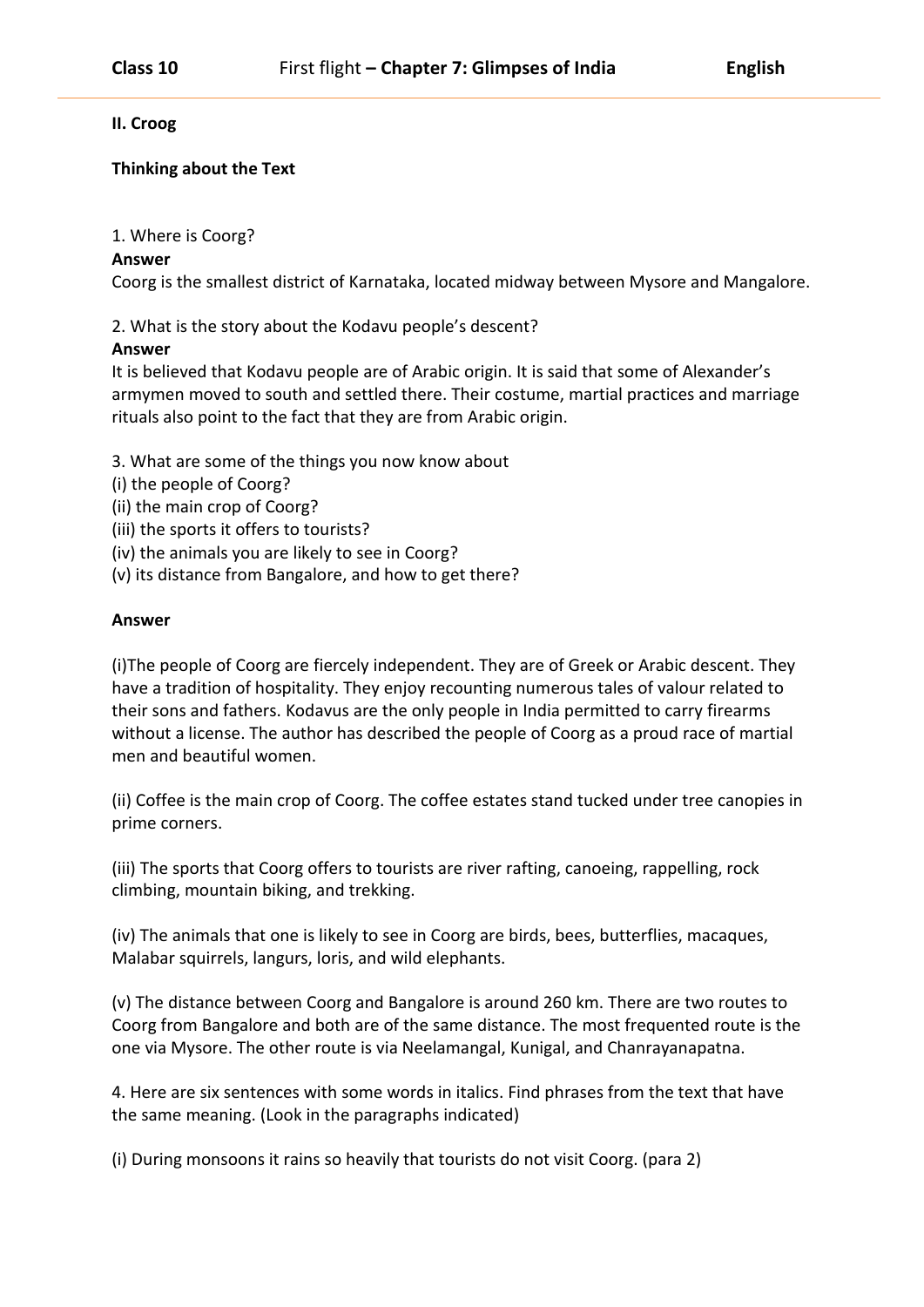(ii) Some people say that Alexander's army moved south along the coast and settled there. (para 3)

(iii) The Coorg people are always ready to tell stories of their sons' and fathers' valour. (para 4)

(iv) Even people who normally lead an easy and slow life get smitten by the high-energy adventure sports of Coorg. (para 6)

(v) The theory of the Arab origin is supported by the long coat with embroidered waist-belt they wear. (para 3)

(vi) Macaques, Malabar squirrels observe you carefully from the tree canopy. (para 7)

#### **Answer**

- (i) keep many visitors away
- (ii) as one story goes
- (iii)are more than willing to recount
- (iv) the most laidback individuals become converts to
- (v) draws support from
- (vi) keep a watchful eye

#### **Thinking about the Language**

# **1. Here are some nouns from the text. culture monks surprise experience weather tradition**

**Work with a partner and discuss which of the nouns can collocate with which of the adjectives given below. The first one has been done for you.**

|       | unique     | terrible       | unforgettable                   | serious | ancient | wide | sudden |
|-------|------------|----------------|---------------------------------|---------|---------|------|--------|
| (i)   | culture    | ÷              | unique culture, ancient culture |         |         |      |        |
| (ii)  | monks:     | $\ddot{\cdot}$ |                                 |         |         |      |        |
| (iii) | surprise:  | ٠<br>$\cdot$   |                                 |         |         |      |        |
| (iv)  | experience | $\ddot{\cdot}$ |                                 |         |         |      |        |
| (v)   | weather    | ٠<br>$\cdot$   |                                 |         |         |      |        |
| (vi)  | tradition  | $\ddot{\cdot}$ |                                 |         |         |      |        |
|       |            |                |                                 |         |         |      |        |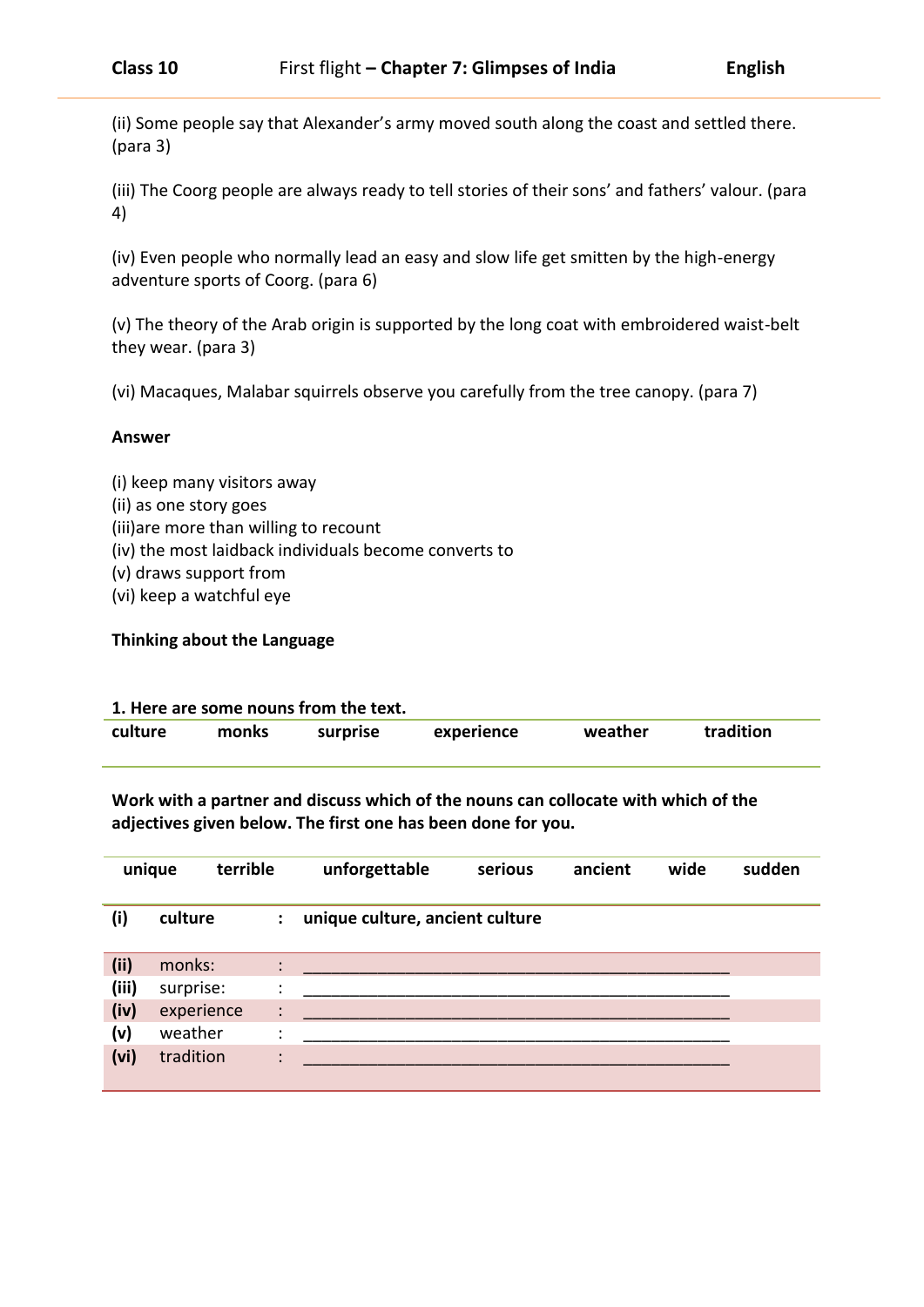#### **Answer**

| (i)   | culture    | ፡ | unique culture, ancient culture                                  |
|-------|------------|---|------------------------------------------------------------------|
| (ii)  | monks:     |   | serious monks                                                    |
| (iii) | surprise:  |   | unique surprise, terrible surprise, unforgettable surprise       |
| (iv)  | experience |   | unique experience, terrible experience, unforgettable experience |
| (v)   | weather    | ÷ | terrible weather                                                 |
| (vi)  | tradition  |   | unique tradition, ancient tradition                              |

2. Complete the following phrases from the text. For each phrase, can you find at least one other word that would fit into the blank?

(i) tales of \_\_\_\_\_\_\_\_\_\_\_\_\_\_\_ (ii) coastal \_\_\_\_\_\_\_\_\_\_\_\_\_\_\_ (iii) a piece of \_\_\_\_\_\_\_\_\_\_\_\_\_\_ (iv) evergreen \_\_\_\_\_\_\_\_\_\_\_\_\_\_ (v) \_\_\_\_\_\_\_\_\_\_\_\_\_ plantations (vi) \_\_\_\_\_\_\_\_\_\_\_\_\_\_\_\_\_\_\_\_\_\_\_\_\_\_\_\_\_\_bridge  $(vii)$  wild You may add your own examples to this list.

#### **Answer**

#### **From the text**

(i) tales of valour (ii) coastal town (iii) a piece of heaven (iv) evergreen rainforests (v) coffee plantations (vi) rope bridge (vii) wild elephants

# **Other than the text**

(i) tales of morality (ii)coastal food (iii)a piece of cake (iv)evergreen hero (v)crop plantations (vi)sturdy bridge (vii)wild beasts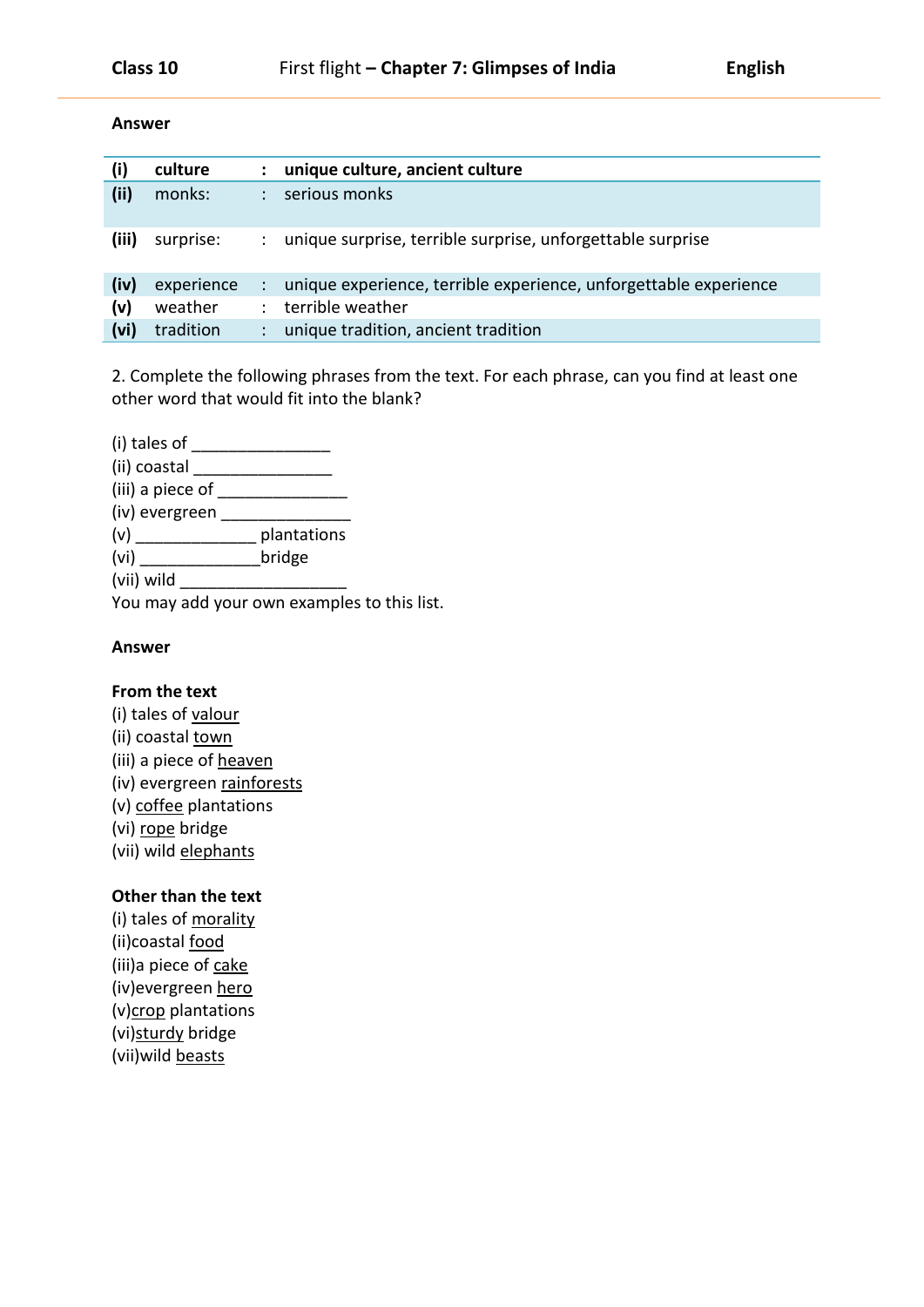# **III. Tea From Assam**

# **Thinking about the Language**

# **I. 1. Look at these words:** *upkeep***,** *downpour***,** *undergo***,** *dropout***,** *walk-in.* **They are built up from a verb(***keep***,** *pour***,** *go***,** *drop***,** *walk***) and an adverb or a particle (***up***,** *down***,** *under***,** *out***,** *in***).**

Use these words appropriately in the sentences below. You may consult a dictionary.

(i) A heavy \_\_\_\_\_\_\_\_\_\_\_ has been forecast due to low pressure in the Bay of Bengal.

(ii) Rakesh will \_\_\_\_\_\_\_\_\_\_\_\_\_\_\_major surgery tomorrow morning.

(iii) My brother is responsible for the \_\_\_\_\_\_\_\_\_\_\_\_\_\_\_\_\_\_\_\_of our family property.

(iv) The The rate for this accountancy course is very high.

(v) She went to the Enterprise Company to attend a \_\_\_\_\_\_\_\_\_\_\_\_\_\_\_ interview.

## **Answer**

**(i)**A heavy downpour has been forecast due to low pressure in the Bay of Bengal.

**(ii)**Rakesh will undergo major surgery tomorrow morning.

**(iii)**My brother is responsible for the upkeep of our family property.

**(iv)**The dropout rate for this accountancy course is very high.

**(v)**She went to the Enterprise Company to attend a walk-in interview.

2. Now fill in the blanks in the sentences given below by combining the verb given in brackets with one of the words from the box as appropriate.

| over                                                                                    | b٧ | through                                                                   | out                    | up                                                     | down                        |
|-----------------------------------------------------------------------------------------|----|---------------------------------------------------------------------------|------------------------|--------------------------------------------------------|-----------------------------|
| (i) The Army attempted unsuccessfully to<br>(ii) Scientists are on the brink of a major |    |                                                                           |                        | the government. (throw)<br>in cancer research. (break) |                             |
| traffic on the main highway. (pass)                                                     |    | (iii) The State Government plans to build a                               |                        |                                                        | for Bhubaneswar to speed up |
| sorrow. (look)                                                                          |    | (iv) Gautama's on life changed when he realised that the world is full of |                        |                                                        |                             |
| (v) Rakesh seemed unusually                                                             |    |                                                                           | after the game. (cast) |                                                        |                             |

# **Answer**

(i) The Army attempted unsuccessfully to overthrow the Government.

(ii) Scientists are on the brink of a major breakthrough in cancer research.

(iii) The State Government plans to build a by-pass for Bhubaneswar to speed up traffic on the main highway.

(iv) Gautama's outlook on life changed when he realized that the world is full of sorrow.

(v) Rakesh seemed unusually downcast after the game.

**1.** Think of suitable −ing or −ed adjectives to answer the following questions. How would you describe

(i) a good detective serial on television?

(ii) a debate on your favourite topic 'Homework Should Be Banned'?